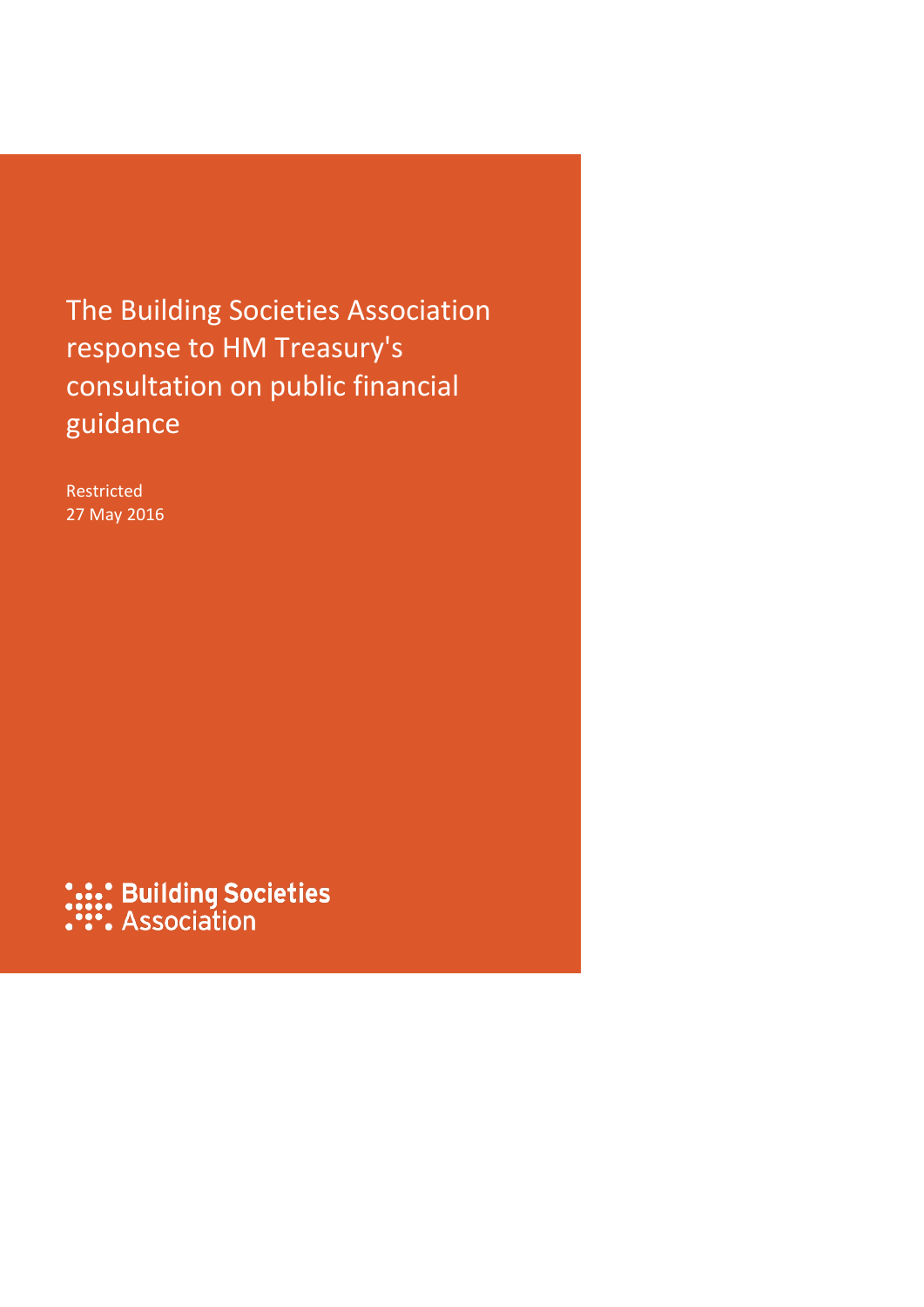# Introduction

The Building Societies Association (BSA) represents all 44 UK building societies. Building societies have total assets of over £345 billion and, together with their subsidiaries, hold residential mortgages of over £270 billion, 21% of the total outstanding in the UK. They hold over £250 billion of retail deposits, accounting for 18% of all such deposits in the UK. Building societies account for about 31% of all cash ISA balances. They employ approximately 40,000 full and part-time staff and operate through approximately 1,550 branches.

This response has been prepared by the BSA in consultation with its members. We have provided responses to the questions that directly affect BSA members only.

## General Comments

We welcome proposals to restructure the current public financial guidance model and the intention to provide a clear statutory remit for the new bodies. The BSA is keen to engage with and support the new guidance bodies both through their transition period and as they continue to develop in the future. We do however believe that there is an opportunity for the structure to be further simplified and consequently for it to result in a more effective and efficient vehicle for delivering its objectives.

Consumers need to be able to access appropriate financial guidance for them in a way that they find simple, straight forward and unintimidating manner. Consumers will need guidance at various different life stages to assist them with the expected and unexpected and come to it with differing levels of knowledge and expertise..

We feel that a single body would achieve this in a more effective and cost-efficient way than the proposal for both a money guidance body and pensions guidance body. Two bodies would need a more complex structure to support them including two separate boards and the requirement for each to develop its own strategy to meet its statutory objectives. Whilst we appreciate that the intention is for a partnership agreement to be put in place to ensure strategies align and are complementary, it will be challenging for the two bodies to ensure that there is neither overlap or gaps in provision. In addition, funding two organisations will add unnecessary cost.

The difficulty with providing public financial guidance is that for it to be effective and ensure that an individual is fully equipped and supported to make the best decision for them regarding their finances it needs to be holistic. To therefore consider a pension in isolation from the rest of a person's finances and vice versa to consider a pension without considering for example their future housing needs, or ensuring they have a sufficient emergency fund which is instant access, wouldn't lead to the best consumer outcome and would constitute poor guidance.

It would therefore seem a more pragmatic approach for one guidance body to have over-all responsibility for public financial guidance and within it incorporate the various elements which could still be segmented by department as appropriate.

This would also make it more straight forward for the organisations who provide public financial guidance as they will only need to work with one body.

Whilst we strongly support a single body structure it should also be cautioned that without specific and clear objectives there is a danger that mistakes of the past could be repeated. The proposed objectives of the money guidance body as stated in the consultation paper are very broad; covering debt advice, money guidance and financial capability. This significantly increases the likelihood of the scope of the organisation creeping over time and the body becoming cost-ineffective.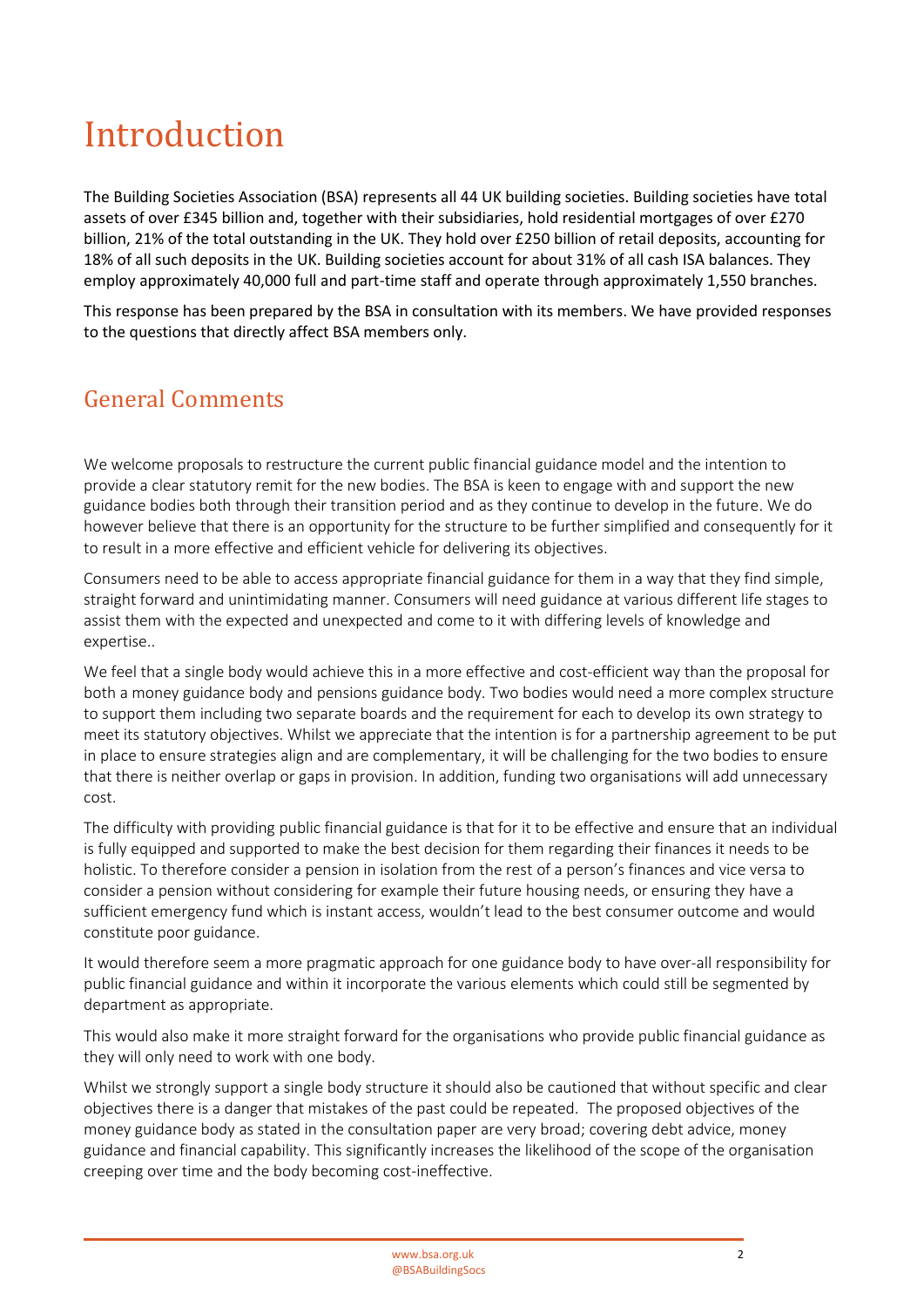The focus on filling gaps in provision is appropriate and it is reassuring that the money guidance body will not be a direct deliverer of services but where gaps are identified commission the provision of services.

## **Questions**

#### Are there any specific guidance gaps in the current pensions guidance offering that you think the new body should fill?

We believe that the pensions guidance offering of the new body should, as far as possible, be constituted as a broad 'Retirement Wise' service. This should offer all of the guidance which TPAS currently offers on both Defined Benefit and Defined Contribution schemes, but filling in some of the gaps that currently exist regarding other areas of retirement planning.

While we are aware that Pension Wise was constituted specifically to educate the public about the pension freedoms, there is a good opportunity to re-task the service now that the flurry of activity immediately following the changes is calming down. The service model of Pension Wise, including telephone guidance and face-to-face appointments, could be applied to a range of other retirement issues. One of these will be the secondary annuity market which the Government plans to introduce.

We note as mortgage lenders that while mortgage advice is almost fully mandatory, pension advice is far from it. Yet there are significant knock-on effects between the two – and it is a gap we believe could be filled with guidance. One example concerns the recent pension freedoms. A customer over the age of 55 with a defined contribution pension pot may approach a building society for a mortgage. This may be underwritten against their pension income if the mortgage term extends beyond their retirement age. Therefore, taking out that mortgage may limit the customer's options in future with regard to taking a lump sum or income drawdown from their pension pot. This is one reason why we feel it is important for consumers to be able to access holistic financial guidance.

We also believe that the new body should be able to take housing wealth into account. Increasingly we hear people say 'my house is my retirement' and yet it is difficult to find guidance which considers both in tandem. The average person may have a pension pot worth tens of thousands, but housing equity of hundreds of thousands. Clearly not all of this value is realisable but consumers should be made aware of the options and tax implications of downsizing, re-mortgaging or accessing equity release, the new body should have the capacity to correctly sign-post consumers.

As HM Treasury will be aware, the Financial Advice Market Review recommends that a series of 'nudges' should be developed at key life stages. Clearly we feel that one of these should be a 'nudge' to consider retirement planning in the round. While something like this is available through Pension Wise for those considering accessing their pension wealth, we feel it is something which should be available to the wider population as a guidance (rather than advice) service.

#### Will these objectives focus the activities of the new money guidance body sufficiently to allow it to improve consumer outcomes?

The proposed objectives of the money guidance body are very broad, covering debt advice, money guidance and financial capability. The objectives should be specific and clear, otherwise the scope of the organisation could creep over time and the body become cost-ineffective. The body should be open and consultative as its remit and its understanding of its role develops.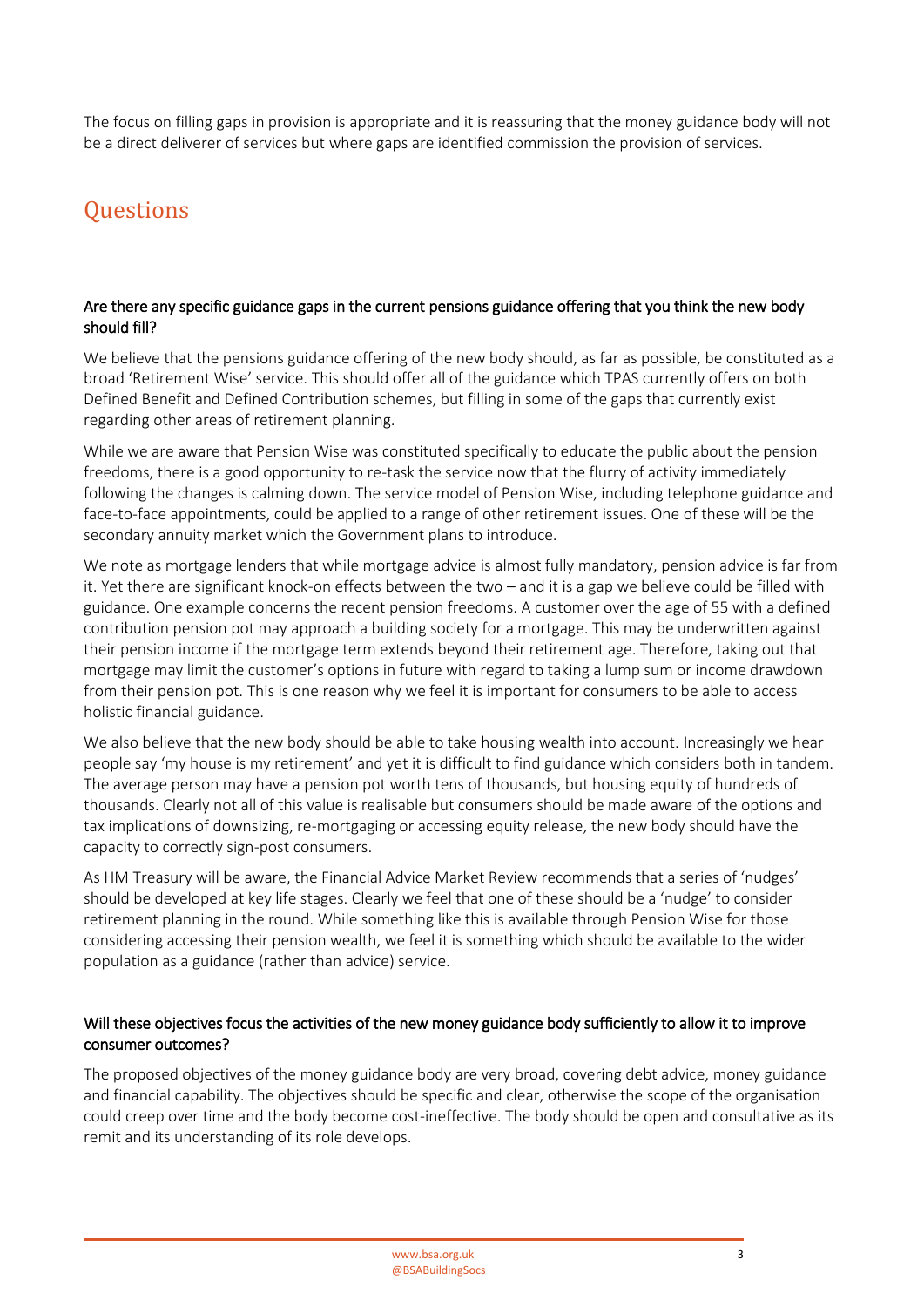Many of the proposals around the new money guidance body focus on filling gaps in provision, which is appropriate. The financial services industry's experience of the Money Advice Service means there are naturally doubts about how efficient the body will be, and questions why commissioning and funding debt advice, money guidance and financial capability services would be better done via the new body rather than directly between debt charities and the industry. Instead, a key role is likely to be the co-ordination of different bodies involved in financial education where this is not happening already, as this may be sufficient to kick-start provision in certain areas.

#### What role do you think the new money guidance body should have in providing research?

The new body should seek to commission research only where gaps are identified and a specific need exists for the research to be undertaken. Organisations who already provide research to and for the industry should be approached in the first instance as it may be possible for a simple broadening of remit with some financial support.

#### How should the new money guidance body seek to understand the gaps in the provision of money guidance?

The new body should approach identifying gaps in provisions via open consultation with those on the "front line" who already provide money guidance. These organisations are likely to have a good understanding of the types of services and support consumers who contact them need and which are highest in demand. This will make the process of prioritising key areas to address easier and likely to have the biggest immediate impact.

Identifying where there are capacity issues for those organisations already providing essential financial guidance services should be a priority before looking to introduce new services or initiatives.

It will be important for the new body to have a forward looking, proactive approach. To give an example we know that the changes to support for mortgage interest, currently a means tested benefit is changing from being a benefit to being a loan secured on the claimant's property, this will have an impact on a significant number of home owners. All of those affected will need guidance through the process, we are already concerned as to how this will be provided and who will deliver it. This is also likely to have an impact on the capacity of the debt advice sector, which is already under pressure. The new financial guidance body should be alive to issues such as this and in consultation with the industry consider how best it can support the sector to cope with an increase in demand.

#### Is the planned focus on local and digital financial capability raising projects the right one?

In MyBnk's recent report into Building Societies and financial education<sup>1</sup> it concluded that "building societies have a mandate and a sense of social responsibility to deliver financial education. They have a strong focus on benefitting their members and communities where they work." The report also identified that "Societies are in a unique position of being embedded within local communities across the UK, and their helping of these communities could be transformational. Linking education projects to savings and money management habits of customers in particular has great scope for development." A focus on giving back and making a difference to local communities aligns well with Building Societies approach and therefore we are supportive of the new public financial guidance model taking this approach.

We agree that there is an opportunity to help large numbers of people make effective decisions through digital tools and we would support work in this area. However, this should be after careful consideration and consultation with those organisations who already provide money guidance and also with consumer groups. A focus purely on digital solutions will likely exclude those most in need of support such as vulnerable consumers.

**<sup>.</sup>** <sup>1</sup> <http://mybnk.org/wp-content/uploads/2016/05/MyBnk-Report-BSA-Final-design-May-2016.pdf>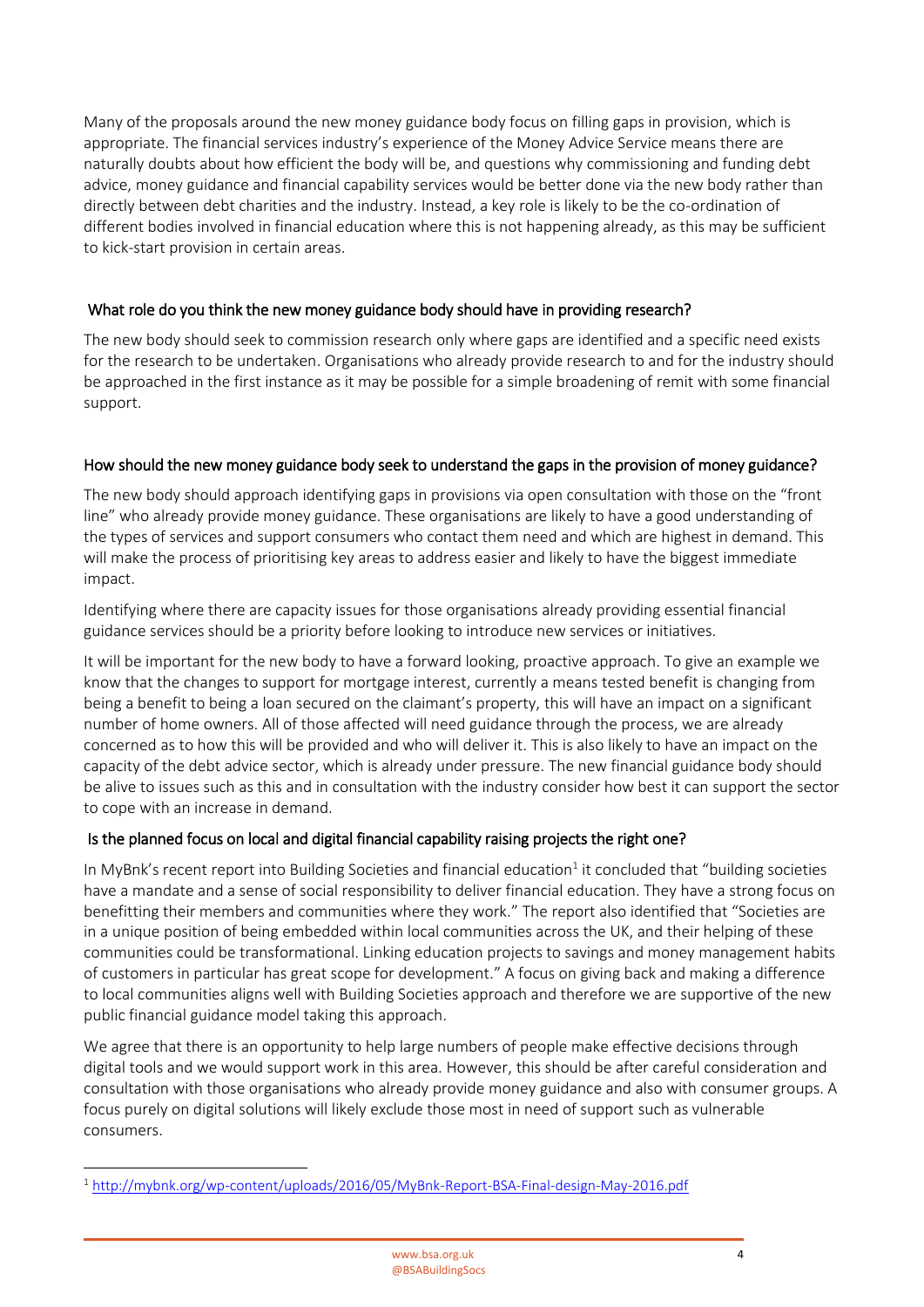#### What should be included in the partnership agreement between the two bodies, and how could hand-offs best be specified?

We agree that there is clear benefit to merging the pensions guidance services to make the offering clearer and simpler for consumers to access. However, as mentioned above we believe that there is an opportunity for this to be further streamlined by creating one new money guidance body that incorporates pensions guidance services, money guidance, financial capability projects and debt advice. So long as this new body has clearly defined objectives with strong leadership, one body will more effectively and efficiently be able to ensure that consumers receive high quality, holistic money and financial guidance.

There is a danger that two separate organisations, however closely the boards intend to work together, will still result in a fragmented and confusing experience for a consumer which will do little to improve the situation from the one that exists now.

Two bodies would need a more complex structure to support them including two separate boards and the requirement for each to develop their own strategies and policies to meet their statutory objectives. Whilst we appreciate that the intention is for a partnership agreement to be put in place to ensure strategies align and are complementary, it will be challenging for the two bodies to ensure that there is neither overlap or gaps in provision. In addition, funding two organisations will add unnecessary cost and divert resources away from where they could be better used.

The difficulty with providing public financial guidance is that for it to be effective and ensure that an individual is fully equipped and supported to make the best decision for them regarding their finances it needs to be holistic. To therefore consider a pension in isolation from the rest of a person's finances and vice versa to consider a pension without considering for example their future housing needs, or ensuring they have a sufficient emergency fund which is instant access, wouldn't lead to the best consumer outcome and would constitute poor guidance.

We know that increasingly retirement isn't a one off life event and has developed into a process that can take place over many years and in some cases span over decades, as people choose to reduce hours, work longer etc. It seems illogical that anyone would consider a pension in isolation from all other money and debt guidance as all other aspects of an individual's circumstances should be considered.

It would therefore seem a more pragmatic approach for one guidance body to have over-all responsibility for public financial guidance and within it incorporate the various elements which could still be segmented by department as appropriate.

#### Do you have any other comments on the proposed model?

Currently firms refer consumers to the Money Advice Service in a variety of documents, website links and brochures. The early communication of precisely when the Money Advice Service will change over to the new structure and cease to be a consumer facing organisation is key to minimising confusion for consumers as firms will need time to update their systems to reflect the change. It will also need to be made clear at the earliest possible stage who firms should be referring consumers to and how the process will work for consumers who are referred.